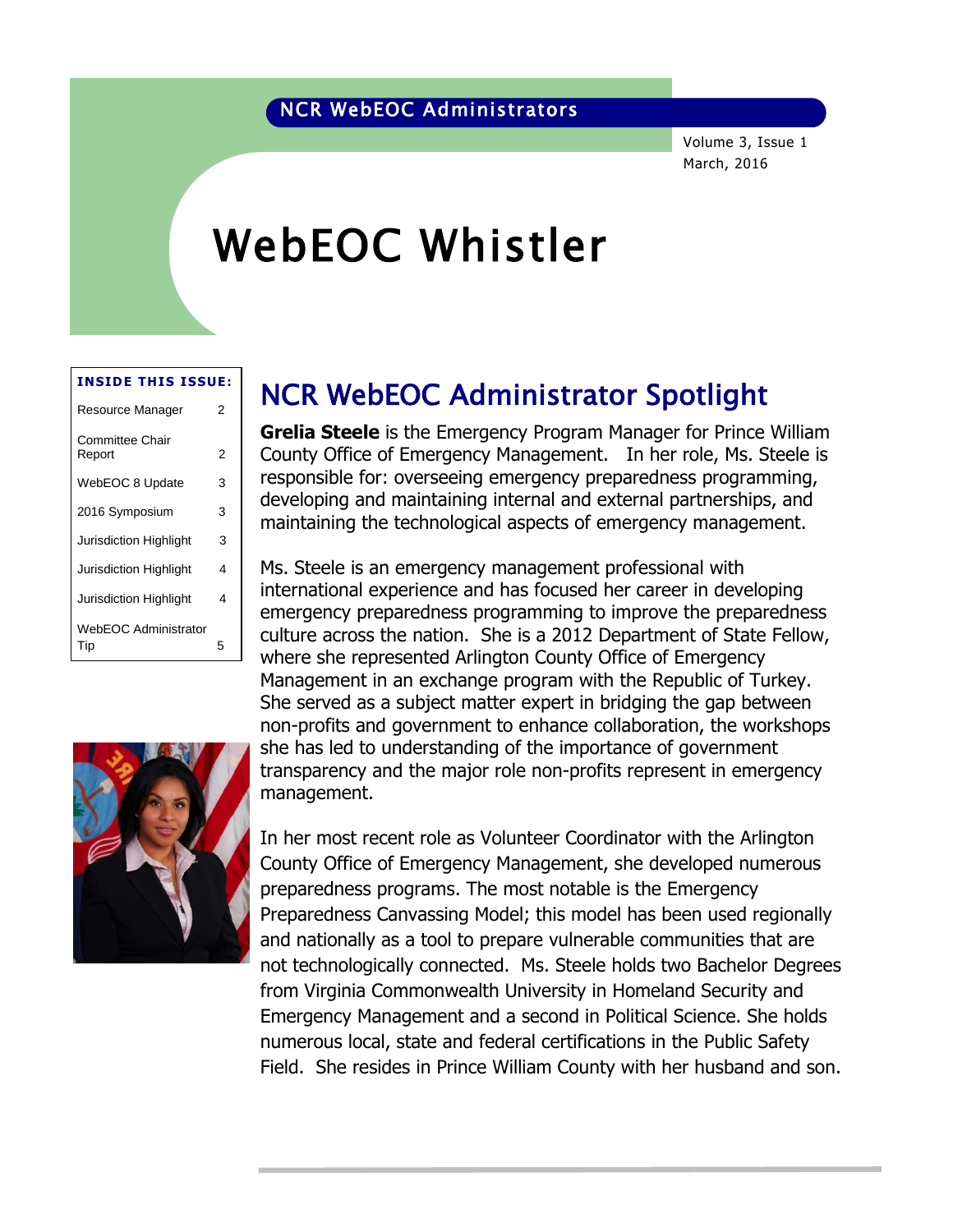## NCR Resource Manager Board Update

The NIMS Officers, representatives from Loudoun County's Office of Emergency Management and a representative from the NCR WebEOC Support Team will meet on Tuesday, March  $1<sup>st</sup>$  to outline a plan and schedule to review and update the source data file used to specify resource capabilities and determine the resource type. This is in response to issues identified by Loudoun County as they were entering resources; and the group has determined before more resources are entered, the data source file needs to be reviewed and revised to ensure the typing capability selection process is reflective of the resource type.

### Reminder

The NCR General Announcements and NCR Significant Events boards have been replaced by the NCR Awareness and Information board. If you haven't deleted the old boards from your system, please do so.

### Report from the NCR WebEOC Subcommittee Chair

The new WebEOC is here and has already been put to the test! As most of the National Capital Region transitioned to WebEOC version 8, with a brand new look and feel, Winter Storm Jonas brought piles of snow and Emergency Operation Center activations across the region. The timing provided a real world test of the changes WebEOC 8 has brought about and feedback has been very positive.

While minor board adjustments have been identified, the overall feedback from the region has been favorable to WebEOC 8 with most users enjoying the new interface as more intuitive to new users and easier to navigate.

I want to thank all of the NCR WebEOC administrators for their hard work in making the transition to WebEOC 8 a coordinated effort in a very short time period. This has allowed for continued consistency across the NCR WebEOC system.



*If you have any content ideas or future information you would like to see included in this newsletter, please email support@ncrwebeoc.com*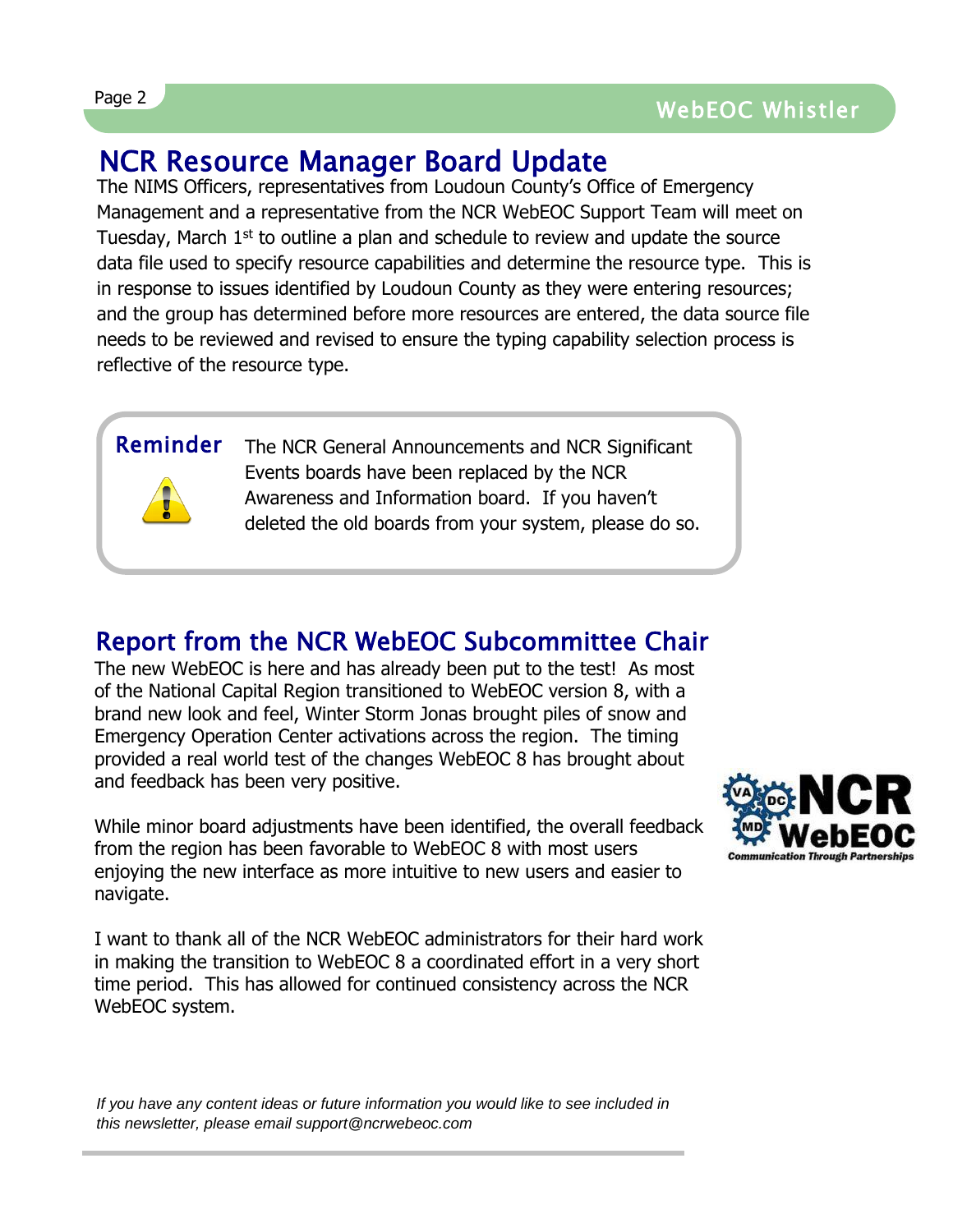## WebEOC Whistler Page 3 Page <sup>3</sup> WebEOC Whistler

### The New WebEOC

Many jurisdictions were able to fully test the New WebEOC (8.0) in response to Winter Storm Jonas hitting the Washington D.C. area in January. There were a few issues discovered here and there but overall the new version was well received and the response from the user population was favorable.

### Planning for the 2016 WebEOC Symposium

Matt Miziorko from Montgomery County has volunteered to chair the WebEOC Symposium planning committee for 2016. If you are interested in helping Matt with this effort, please email him at [Matthias.Miziorko@montgomerycountymd.gov](mailto:Matthias.Miziorko@montgomerycountymd.gov) .

### Preparedness Quote

"Emergency preparedness is a team sport." **-- Eric Whitaker**

## City of Alexandria WebEOC Update by Corey Smedley

The **City of Alexandria**, Office of Emergency Management, has created an Emergency Management Liaison (EML) Program. The program's goal is to ensure an adequate number of essential personnel are trained for a Coordinated City-Wide Emergency Response. WebEOC remains an essential tool for that coordinated response. Therefore, a priority within the EML program is to update Alexandria's WebEOC platform and to consistently integrate WebEOC into our everyday use. Each EML will be responsible for and trained in the use of WebEOC. In order to understand the WebEOC program, individuals will be trained to:

- Submit Agency/Department Situation Reports
- Operate within internal Agency/Department Operations Center (DOC)
- Operate within the City Emergency Operations Center
- Maintain incident/event data collection/analysis and dissemination
- Provide technical support to the incident/event operations as directed
- Serve as a Point of Contact (POC) for their specific agency during all major emergencies and events

WebEOC is a tool that helps manage all aspects of Emergency Management from Planning through Recovery. "The more partners we have understand, embrace and adopt the usage of the tool (WebEOC) the more efficient we will be in emergency situations. " Corey Smedley, City of Alexandria Emergency Manager Coordinator.

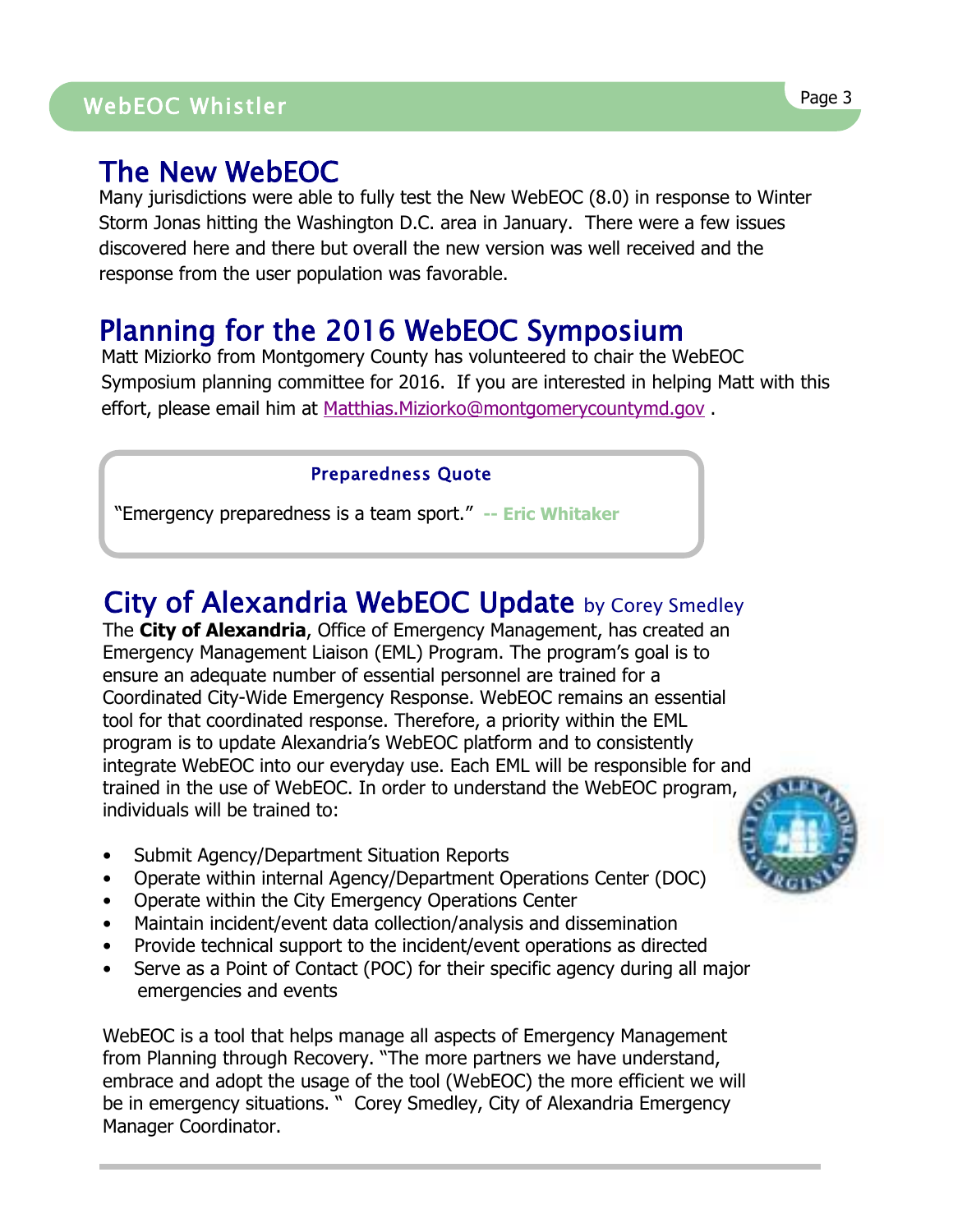## Arlington County WebEOC Update by Christine Williams

**Arlington County** has been an active user of WebEOC for the past ten years. Our primary use is during Emergency Operations Center (EOC) activations and to manage other significant events that may not require EOC activation. However, the staff of the Office of Emergency Management (OEM) does use WebEOC on a daily basis by creating forms and documents within WebEOC that are used by OEM for our normal operations. This enables our staff to keep their WebEOC skills sharp. Our system is administered by OEM with local technical support provided by our Department of Information Technology and by the NCR support team.

Arlington County updated to the new WebEOC Version 8.0 on Wednesday, January 6, 2016. We established a *WebEOC Boot Camp Program* which was slated to begin on Friday, January 22, 2016, with the purpose of training our users on the new version. The first part of the boot camp consisted of 30 minute training sessions every Tuesday and Thursday through the end of February. During the second part of the program, we conducted four week long drills during the month of February. All users were required to participate in all four drills. If they completed these drill successfully, then they get a reprieve from the annual mandatory training class for 2016. I also posted the generic video which highlighted the changes and the tip sheet that was provided by our WebEOC Support Team to our WebEOC general file library. As the administrator, I was pleased that we had a robust plan of attack to get users acclimated with the new version very quickly.

Unfortunately, Winter Storm Jonas struck on the day of our first class. So much for the well planned attack! Not only did we need to activate our EOC, but we ran a virtual activation for four days. Quite the challenge needless to say. We had a few glitches along the way, but all in all the virtual activation ran very efficiently. A few lessons learned: A specific policy on OEM's expectations during a virtual activation needs to be written. Arlington's WebEOC procedures need to be altered slightly to accommodate the virtual piece. This will also result in the need to have some modifications made to a few of our boards, quite possibly the need to design a new board or two. Never a dull moment in the world of WebEOC!

### City of Fairfax Report by Walter English

The **City of Fairfax** has been a user of WebEOC since it was brought here to the region over 10 years ago. With the new version of WebEOC 8 being released at the beginning of 2016 we are able to look back and see the many changes and great things we have done with WebEOC throughout the years. 2016 has brought many events thus far for us to break in the new version and give it a good true test. We are excited how it handled and for the future growth of the system with this new version.

 $\overline{a}$